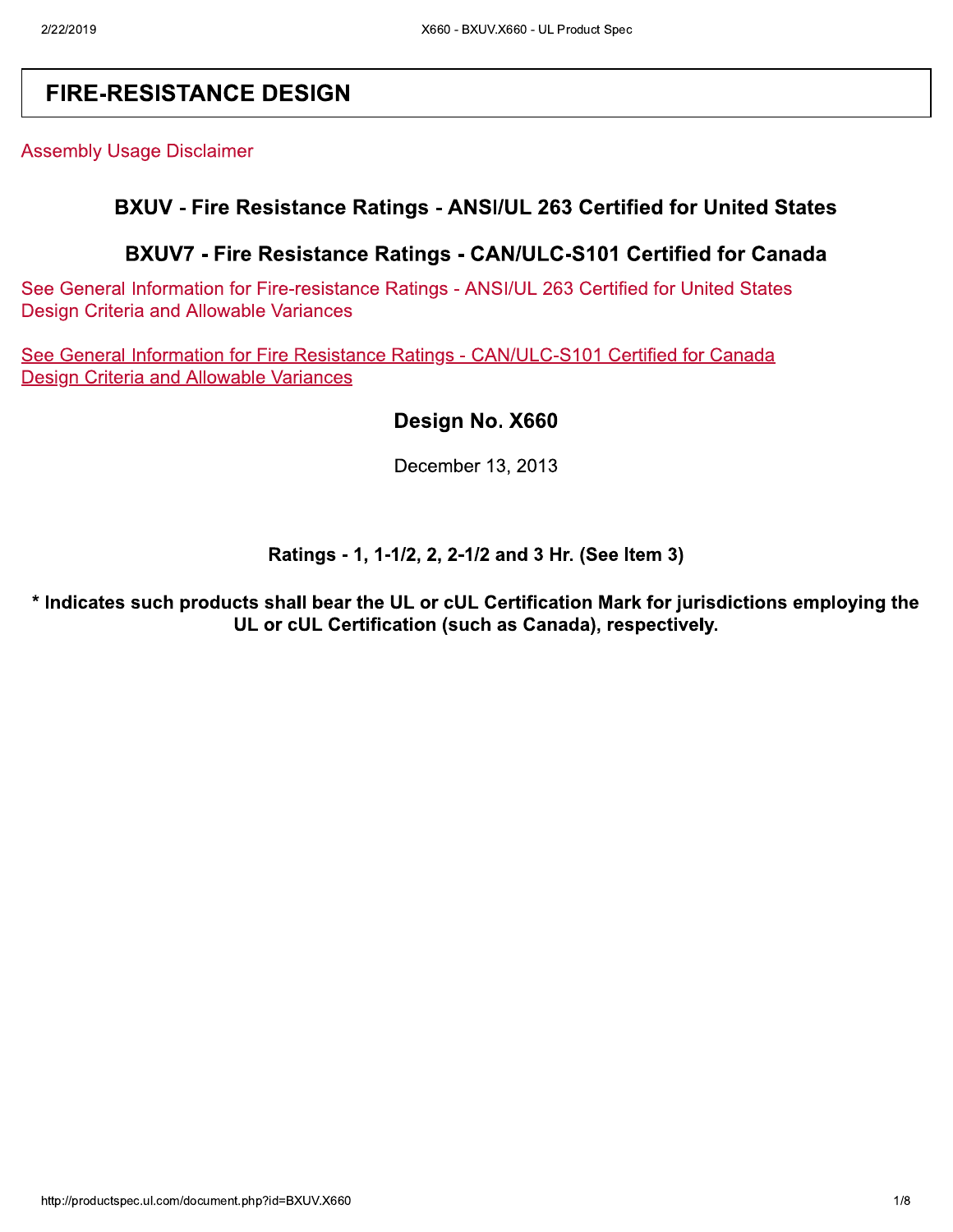

1. Steel Column — Wide flange steel columns with the minimum sizes shown in the tables below. Columns shall be free of dirt, loose scale and oil.

2. Primer Coating - Two Component Epoxy or Phenolic Modified Alkyd applied at 0.002 in. dry film thickness.

|              |                      |             |                                                        |       |           | <u>THANGE CONFIDENTIAL CONTRACTOR OF THE CONFIDENTIAL CONFIGURATION OF CONFIDENTIAL CONFIDENTIAL CONFIDENTIAL CONFIDENTIAL CONFIDENTIAL CONFIDENTIAL CONFIDENTIAL CONFIDENTIAL CONFIDENTIAL CONFIDENTIAL CONFIDENTIAL CONFIDENTI</u><br>The thickness in the table shown below does not include primer thickness. |
|--------------|----------------------|-------------|--------------------------------------------------------|-------|-----------|-------------------------------------------------------------------------------------------------------------------------------------------------------------------------------------------------------------------------------------------------------------------------------------------------------------------|
| <b>Size</b>  |                      |             | $W/D$   Hp/A   1 hr   1.5 hr in.   2 hr in.   3 hr in. |       |           |                                                                                                                                                                                                                                                                                                                   |
| <b>W8x24</b> | 0.59                 | 227 0.063   | 0.137                                                  | 0.248 | NR.       |                                                                                                                                                                                                                                                                                                                   |
| W10x26       | $\vert$ 0.61 $\vert$ | 220   0.061 | 0.135                                                  | 0.244 | NR.       |                                                                                                                                                                                                                                                                                                                   |
| W14x34       | 0.63                 | 213 0.060   | 0.133                                                  | 0.240 | <b>NR</b> |                                                                                                                                                                                                                                                                                                                   |

0.129

0.129

0.128

0.127

0.127

0.127

3. Mastic & Intumescent Coating<sup>\*</sup> — Coating spray or brush applied in accordance with the manufacturer's instructions at the minimum average dry thickness shown in the table below.

0.234

0.234

0.232

0.230

0.230

0.230

**NR** 

**NR** 

**NR** 

**NR** 

**NR** 

**NR** 

http://productspec.ul.com/document.php?id=BXUV.X660

0.66

0.66

0.67

0.68

0.68

0.68

W10x33

W8x31

W21x44

W16x40

W18x40

**W8x28** 

 $203 | 0.057$ 

0.057

0.056

0.055

0.055

0.055

203

200

197

197

197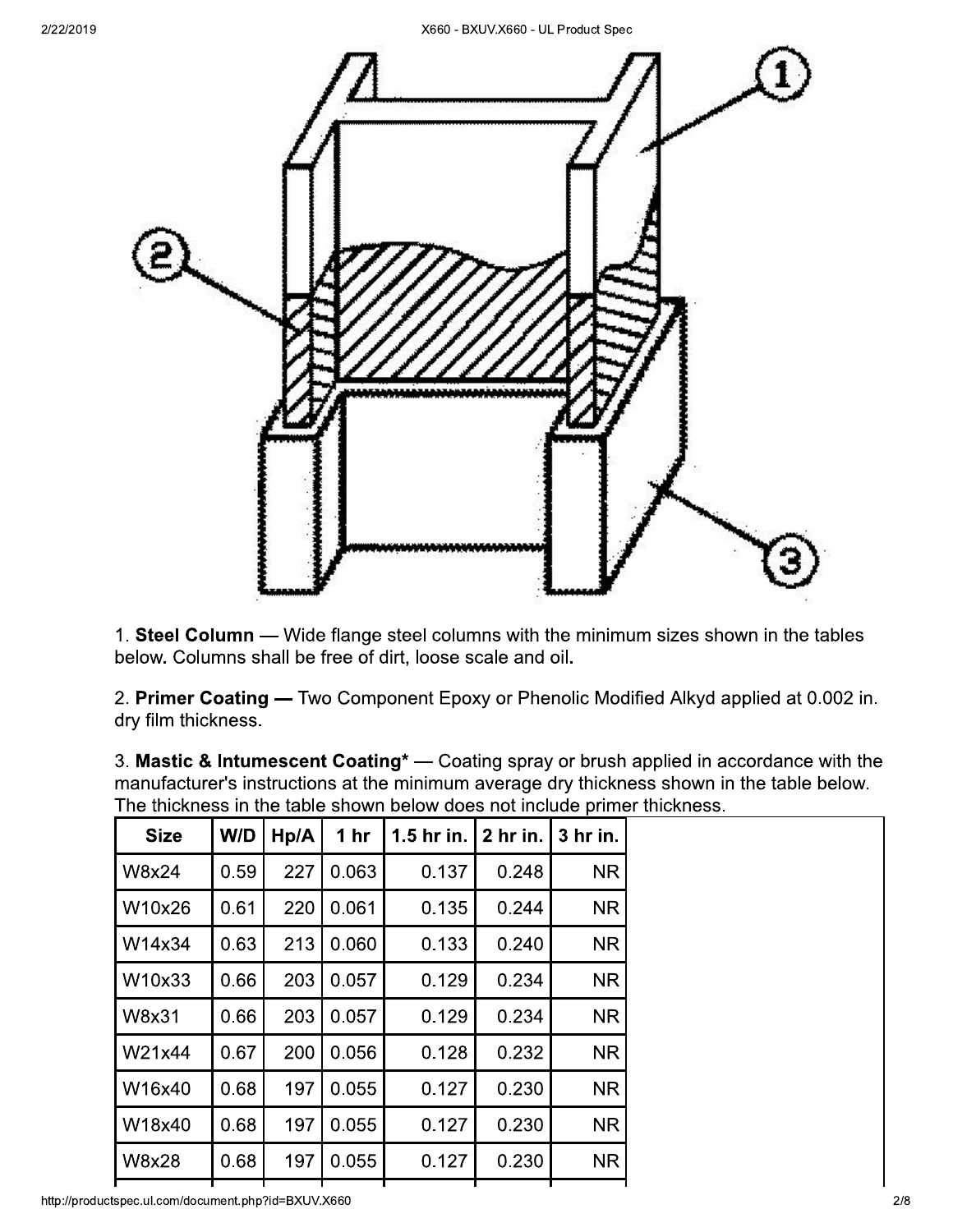2/22/2019

| <b>W6x25</b> | 0.69 | 194 | 0.055 | 0.126 | 0.228 | <b>NR</b> |
|--------------|------|-----|-------|-------|-------|-----------|
| W10x30       | 0.70 | 191 | 0.054 | 0.125 | 0.227 | <b>NR</b> |
| W12x35       | 0.70 | 191 | 0.054 | 0.125 | 0.227 | <b>NR</b> |
| W14x38       | 0.70 | 191 | 0.054 | 0.125 | 0.227 | ΝR        |
| W12x40       | 0.74 | 181 | 0.050 | 0.122 | 0.220 | ΝR        |
| W8x35        | 0.74 | 181 | 0.050 | 0.122 | 0.220 | <b>NR</b> |
| W14x43       | 0.75 | 179 | 0.050 | 0.121 | 0.218 | ΝR        |
| W24x55       | 0.75 | 179 | 0.050 | 0.121 | 0.218 | <b>NR</b> |
| W16x45       | 0.76 | 176 | 0.049 | 0.120 | 0.217 | <b>NR</b> |
| W21x50       | 0.76 | 176 | 0.049 | 0.120 | 0.217 | <b>NR</b> |
| W18x50       | 0.77 | 174 | 0.048 | 0.119 | 0.215 | ΝR        |
| W10x39       | 0.78 | 172 | 0.047 | 0.118 | 0.213 | ΝR        |
| W18x46       | 0.78 | 172 | 0.047 | 0.118 | 0.213 | <b>NR</b> |
| W12x45       | 0.82 | 163 | 0.044 | 0.115 | 0.207 | <b>NR</b> |
| W14x48       | 0.83 | 161 | 0.043 | 0.114 | 0.206 | <b>NR</b> |
| W24x68       | 0.83 | 161 | 0.043 | 0.114 | 0.206 | <b>NR</b> |
| W10x49       | 0.84 | 160 | 0.042 | 0.113 | 0.204 | 0.387     |
| W16x50       | 0.84 | 160 | 0.042 | 0.113 | 0.204 | 0.387     |
| W24x62       | 0.84 | 160 | 0.042 | 0.113 | 0.204 | 0.387     |
| W8x40        | 0.84 | 160 | 0.042 | 0.113 | 0.204 | 0.387     |
| W12x53       | 0.85 | 158 | 0.042 | 0.112 | 0.203 | 0.384     |
| W18x55       | 0.85 | 158 | 0.042 | 0.112 | 0.203 | 0.384     |
| W21x57       | 0.85 | 158 | 0.042 | 0.112 | 0.203 | 0.384     |
| W21x62       | 0.85 | 158 | 0.042 | 0.112 | 0.203 | 0.384     |
| W10x45       | 0.89 | 151 | 0.042 | 0.109 | 0.197 | 0.374     |
| W12x50       | 0.91 | 147 | 0.041 | 0.108 | 0.195 | 0.369     |
| W14x53       | 0.91 | 147 | 0.041 | 0.108 | 0.195 | 0.369     |
| W10x54       | 0.92 | 146 | 0.041 | 0.107 | 0.194 | 0.367     |
| W12x65       | 0.92 | 146 | 0.041 | 0.107 | 0.194 | 0.367     |
| W14x61       | 0.92 | 146 | 0.041 | 0.107 | 0.194 | 0.367     |
| W18x60       | 0.92 | 146 | 0.041 | 0.107 | 0.194 | 0.367     |
|              |      |     |       |       |       |           |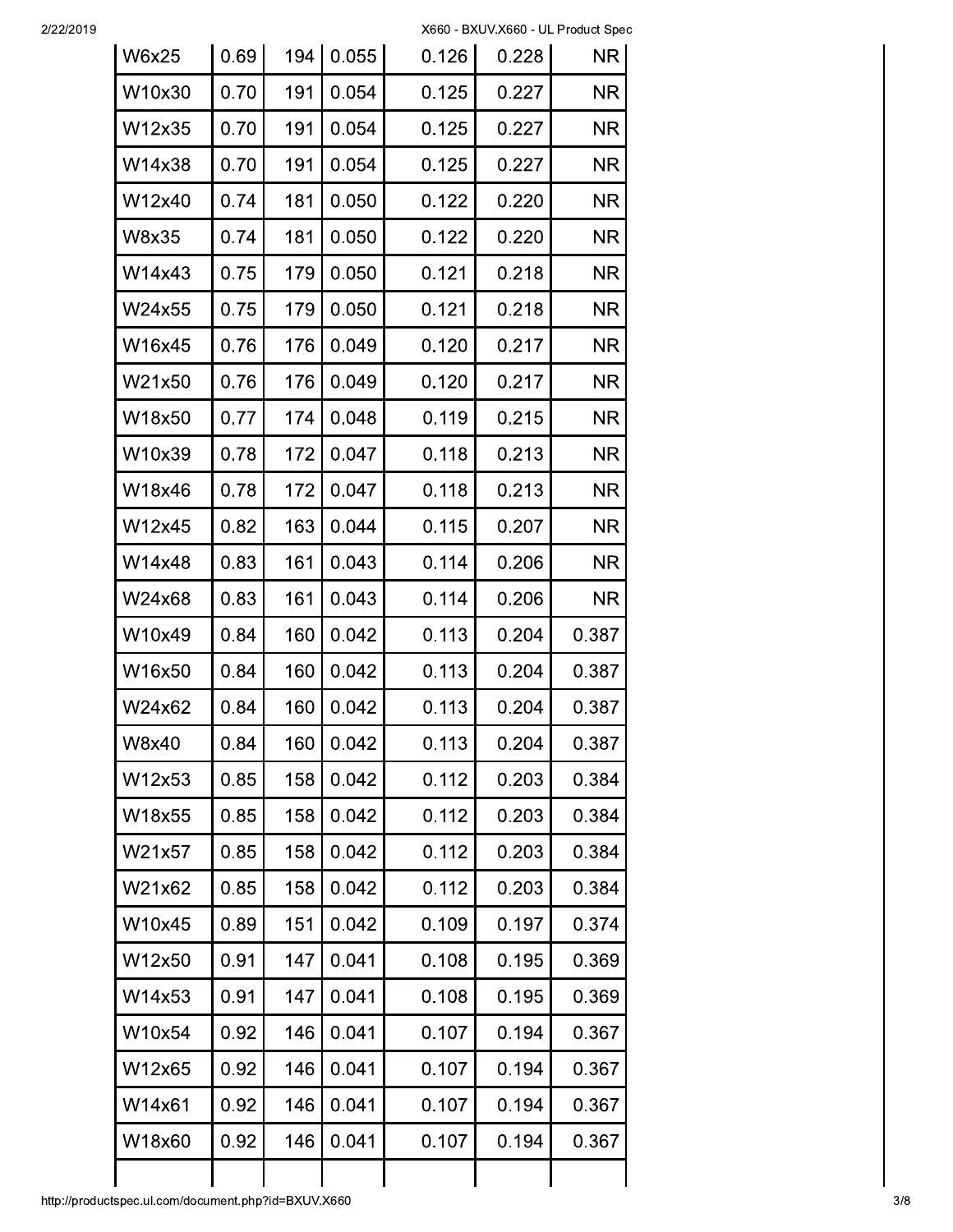2/22/2019

| W21x68  | 0.92 | 146 | 0.041 | 0.107 | 0.194 | 0.367 |
|---------|------|-----|-------|-------|-------|-------|
| W27x84  | 0.92 | 146 | 0.041 | 0.107 | 0.194 | 0.367 |
| W12x58  | 0.93 | 144 | 0.041 | 0.106 | 0.192 | 0.364 |
| W16x67  | 0.93 | 144 | 0.041 | 0.106 | 0.192 | 0.364 |
| W24x76  | 0.93 | 144 | 0.041 | 0.106 | 0.192 | 0.364 |
| W16x57  | 0.95 | 141 | 0.041 | 0.105 | 0.190 | 0.359 |
| W18x76  | 0.96 | 140 | 0.041 | 0.104 | 0.189 | 0.357 |
| W18x65  | 0.99 | 135 | 0.041 | 0.102 | 0.185 | 0.350 |
| W21x73  | 0.99 | 135 | 0.041 | 0.102 | 0.185 | 0.350 |
| W30x99  | 1.00 | 134 | 0.041 | 0.102 | 0.184 | 0.348 |
| W8x48   | 1.00 | 134 | 0.041 | 0.102 | 0.184 | 0.348 |
| W10x60  | 1.02 | 131 | 0.040 | 0.100 | 0.182 | 0.344 |
| W12x72  | 1.02 | 131 | 0.040 | 0.100 | 0.182 | 0.344 |
| W24x84  | 1.02 | 131 | 0.040 | 0.100 | 0.182 | 0.344 |
| W27x94  | 1.02 | 131 | 0.040 | 0.100 | 0.182 | 0.344 |
| W14x68  | 1.03 | 130 | 0.040 | 0.100 | 0.180 | 0.342 |
| W16x77  | 1.06 | 126 | 0.040 | 0.098 | 0.177 | 0.335 |
| W14x90  | 1.07 | 125 | 0.040 | 0.097 | 0.176 | 0.333 |
| W24x104 | 1.07 | 125 | 0.040 | 0.097 | 0.176 | 0.333 |
| W18x71  | 1.08 | 124 | 0.040 | 0.097 | 0.175 | 0.331 |
| W18x86  | 1.08 | 124 | 0.040 | 0.097 | 0.175 | 0.331 |
| W33x118 | 1.08 | 124 | 0.040 | 0.097 | 0.175 | 0.331 |
| W30x108 | 1.09 | 123 | 0.040 | 0.096 | 0.174 | 0.329 |
| W12x79  | 1.11 | 121 | 0.040 | 0.095 | 0.172 | 0.326 |
| W14x74  | 1.11 | 121 | 0.040 | 0.095 | 0.172 | 0.326 |
| W27x102 | 1.11 | 121 | 0.040 | 0.095 | 0.172 | 0.326 |
| W21x101 | 1.12 | 120 | 0.040 | 0.095 | 0.171 | 0.324 |
| W21x83  | 1.12 | 120 | 0.040 | 0.095 | 0.171 | 0.324 |
| W24x94  | 1.13 | 119 | 0.039 | 0.094 | 0.170 | 0.322 |
| W10x68  | 1.14 | 118 | 0.039 | 0.093 | 0.169 | 0.320 |
| W30x116 | 1.16 | 116 | 0.039 | 0.092 | 0.167 | 0.316 |
|         |      |     |       |       |       |       |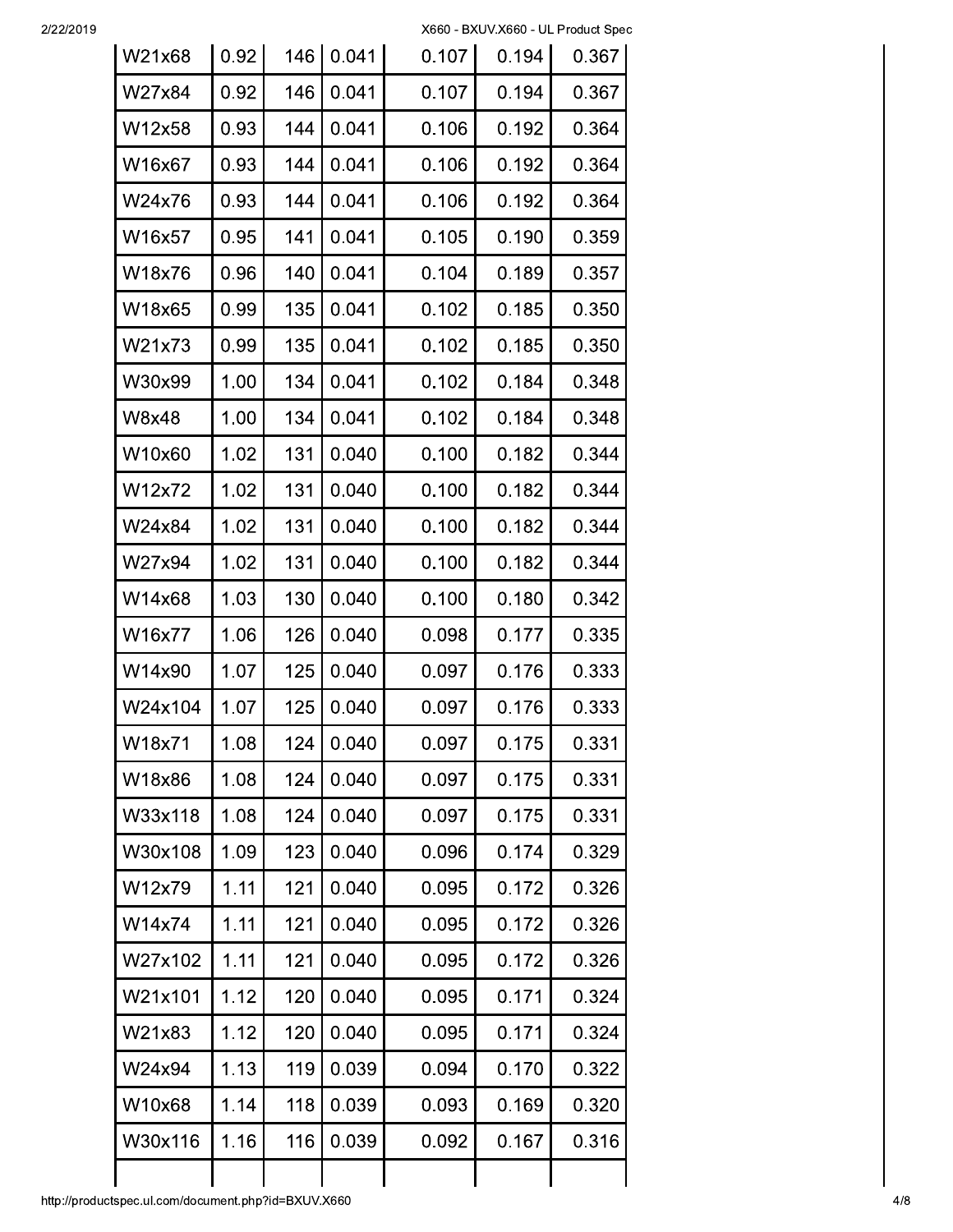| W36x135 | 1.16 | 116 | 0.039 | 0.092 | 0.167 | 0.316 |
|---------|------|-----|-------|-------|-------|-------|
| W14x99  | 1.17 | 115 | 0.039 | 0.092 | 0.166 | 0.314 |
| W33x130 | 1.18 | 114 | 0.039 | 0.091 | 0.165 | 0.313 |
| W8x58   | 1.19 | 113 | 0.039 | 0.091 | 0.164 | 0.311 |
| W24x117 | 1.20 | 112 | 0.039 | 0.090 | 0.163 | 0.309 |
| W18x97  | 1.21 | 111 | 0.039 | 0.090 | 0.162 | 0.307 |
| W12x87  | 1.22 | 110 | 0.039 | 0.089 | 0.161 | 0.306 |
| W14x82  | 1.22 | 110 | 0.039 | 0.089 | 0.161 | 0.306 |
| W16x89  | 1.22 | 110 | 0.039 | 0.089 | 0.161 | 0.306 |
| W21x111 | 1.23 | 109 | 0.039 | 0.089 | 0.161 | 0.304 |
| W27x114 | 1.23 | 109 | 0.039 | 0.089 | 0.161 | 0.304 |
| W21x93  | 1.24 | 108 | 0.038 | 0.088 | 0.160 | 0.302 |
| W30X124 | 1.24 | 108 | 0.038 | 0.088 | 0.160 | 0.302 |
| W10x77  | 1.28 | 105 | 0.038 | 0.086 | 0.156 | 0.296 |
| W14x109 | 1.28 | 105 | 0.038 | 0.086 | 0.156 | 0.296 |
| W33x141 | 1.28 | 105 | 0.038 | 0.086 | 0.156 | 0.296 |
| W36x150 | 1.28 | 105 | 0.038 | 0.086 | 0.156 | 0.296 |
| W30x132 | 1.31 | 102 | 0.038 | 0.085 | 0.154 | 0.291 |
| W18x106 | 1.32 | 102 | 0.038 | 0.085 | 0.153 | 0.290 |
| W24x131 | 1.33 | 101 | 0.038 | 0.084 | 0.152 | 0.288 |
| W12x96  | 1.34 | 100 | 0.038 | 0.084 | 0.151 | 0.287 |
| W21x122 | 1.34 | 100 | 0.038 | 0.084 | 0.151 | 0.287 |
| W27x146 | 1.35 | 99  | 0.038 | 0.083 | 0.151 | 0.285 |
| W16x100 | 1.36 | 99  | 0.037 | 0.083 | 0.150 | 0.284 |
| W36x160 | 1.36 | 99  | 0.037 | 0.083 | 0.150 | 0.284 |
| W8x67   | 1.36 | 99  | 0.037 | 0.083 | 0.150 | 0.284 |
| W33x152 | 1.37 | 98  | 0.037 | 0.082 | 0.149 | 0.282 |
| W14x120 | 1.40 | 96  | 0.037 | 0.081 | 0.147 | 0.278 |
| W36x170 | 1.44 | 93  | 0.037 | 0.080 | 0.144 | 0.273 |
| W10x88  | 1.45 | 92  | 0.037 | 0.079 | 0.143 | 0.271 |
| W21x132 | 1.45 | 92  | 0.037 | 0.079 | 0.143 | 0.271 |
|         |      |     |       |       |       |       |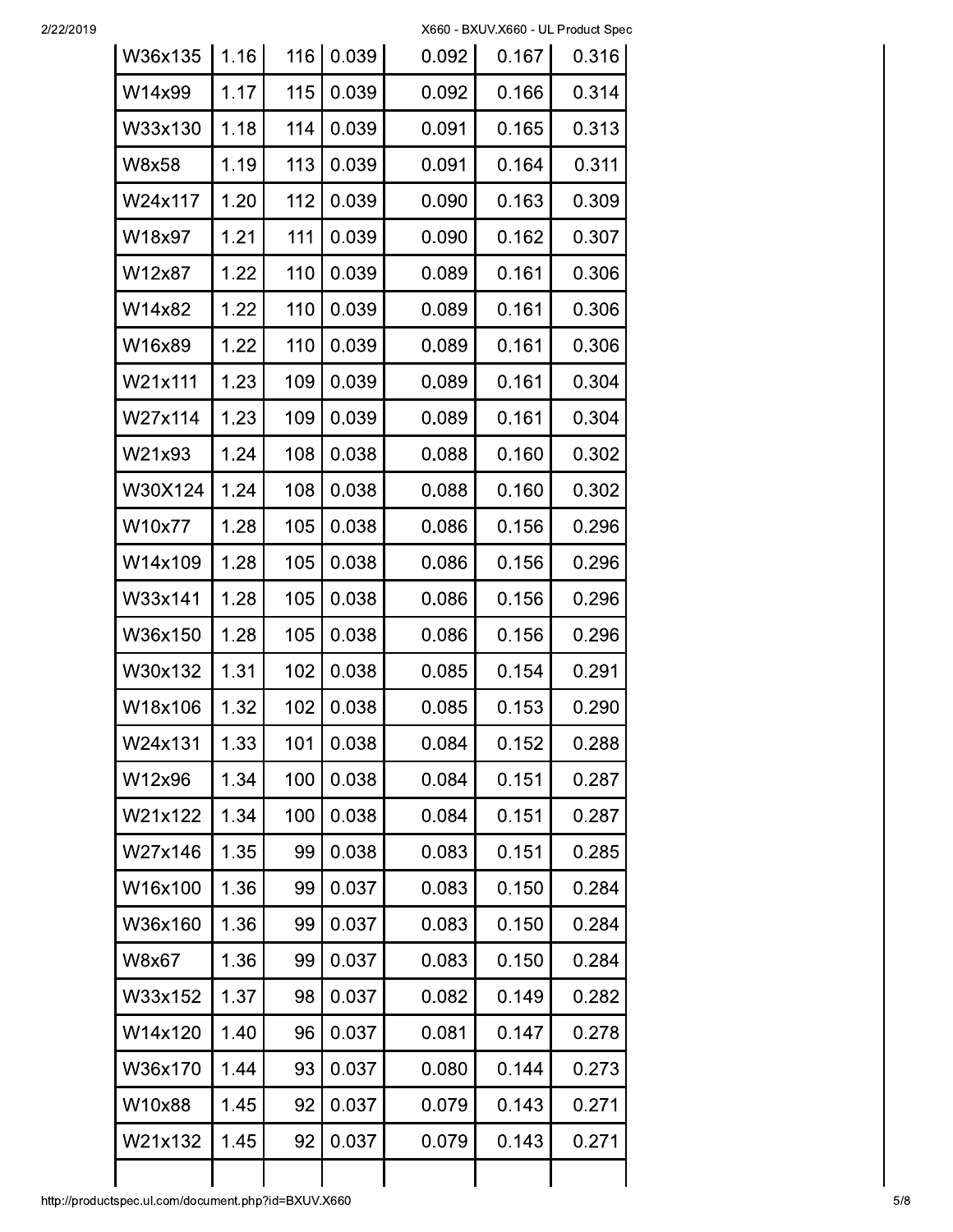2/22/2019

| 0.037<br>W30x173<br>1.46<br>92<br>0.079<br>0.143<br>0.036<br>W18x119<br>1.47<br>91<br>0.078<br>0.142<br>0.269<br>1.48<br>0.036<br>0.078<br>0.141<br>0.267<br>W24x146<br>91<br>1.48<br>0.036<br>0.078<br>0.141<br>0.267<br>W27x161<br>91<br>W14x132<br>1.54<br>0.036<br>0.076<br>0.137<br>87<br>0.260<br>0.036<br>0.137<br>W36x182<br>1.54<br>87<br>0.076<br>0.260<br>0.035<br>0.135<br>0.255<br>W33x201<br>1.58<br>85<br>0.074<br>0.035<br>0.133<br>W21x147<br>1.60<br>84<br>0.253<br>0.074<br>0.035<br>0.133<br>W30x191<br>1.60<br>84<br>0.074<br>0.253<br>82<br>0.035<br>W10x100<br>1.63<br>0.073<br>0.132<br>0.249<br>W14x145<br>1.63<br>82<br>0.035<br>0.073<br>0.132<br>0.249<br>82<br>0.132<br>W24x162<br>1.63<br>0.035<br>0.073<br>0.073<br>W27x178<br>1.63<br>82<br>0.035<br>0.132<br>82<br>0.035<br>0.073<br>0.132<br>W36x194<br>1.63<br>82<br>0.035<br>0.072<br>0.131<br>W12x120<br>1.64<br>1.71<br>0.035<br>0.127<br>W36x230<br>78<br>0.070<br>78<br>0.035<br>0.126<br>W33x221<br>1.72<br>0.070<br>1.76<br>76<br>0.035<br>0.124<br>W30x211<br>0.069<br>W36x210<br>1.76<br>76<br>0.035<br>0.069<br>0.124<br>1.77<br>0.035<br>W14x159<br>0.068<br>0.124<br>76<br>W10x112<br>0.035<br>1.81<br>0.067<br>0.122<br>74<br>0.035<br>W36x245<br>0.067<br>0.121<br>1.82<br>74<br>0.035<br>W12x136<br>1.84<br>73<br>0.066<br>0.120<br>0.035<br>0.118<br>1.88<br>71<br>0.065<br>W33x241<br>0.035<br>1.92<br>70<br>0.064<br>0.116<br>W36x260<br>0.035<br>1.95<br>69<br>0.064<br>0.115<br>W14x176<br>W12x152<br>0.035<br>0.061<br>0.111<br>2.04<br>66<br>0.035<br>2.06<br>0.061<br>0.110<br>W36x280<br>65<br>W14x193<br>0.035<br>0.060<br>0.108<br>2.12<br>63<br>0.035<br>0.058<br>W36x300<br>61<br>0.105<br>2.19 | W12x106 | 1.46 | 92 | 0.037 | 0.079 | 0.143 | 0.270 |
|----------------------------------------------------------------------------------------------------------------------------------------------------------------------------------------------------------------------------------------------------------------------------------------------------------------------------------------------------------------------------------------------------------------------------------------------------------------------------------------------------------------------------------------------------------------------------------------------------------------------------------------------------------------------------------------------------------------------------------------------------------------------------------------------------------------------------------------------------------------------------------------------------------------------------------------------------------------------------------------------------------------------------------------------------------------------------------------------------------------------------------------------------------------------------------------------------------------------------------------------------------------------------------------------------------------------------------------------------------------------------------------------------------------------------------------------------------------------------------------------------------------------------------------------------------------------------------------------------------------------------------------------------------------------------------------------------------------|---------|------|----|-------|-------|-------|-------|
|                                                                                                                                                                                                                                                                                                                                                                                                                                                                                                                                                                                                                                                                                                                                                                                                                                                                                                                                                                                                                                                                                                                                                                                                                                                                                                                                                                                                                                                                                                                                                                                                                                                                                                                |         |      |    |       |       |       | 0.270 |
|                                                                                                                                                                                                                                                                                                                                                                                                                                                                                                                                                                                                                                                                                                                                                                                                                                                                                                                                                                                                                                                                                                                                                                                                                                                                                                                                                                                                                                                                                                                                                                                                                                                                                                                |         |      |    |       |       |       |       |
|                                                                                                                                                                                                                                                                                                                                                                                                                                                                                                                                                                                                                                                                                                                                                                                                                                                                                                                                                                                                                                                                                                                                                                                                                                                                                                                                                                                                                                                                                                                                                                                                                                                                                                                |         |      |    |       |       |       |       |
|                                                                                                                                                                                                                                                                                                                                                                                                                                                                                                                                                                                                                                                                                                                                                                                                                                                                                                                                                                                                                                                                                                                                                                                                                                                                                                                                                                                                                                                                                                                                                                                                                                                                                                                |         |      |    |       |       |       |       |
|                                                                                                                                                                                                                                                                                                                                                                                                                                                                                                                                                                                                                                                                                                                                                                                                                                                                                                                                                                                                                                                                                                                                                                                                                                                                                                                                                                                                                                                                                                                                                                                                                                                                                                                |         |      |    |       |       |       |       |
|                                                                                                                                                                                                                                                                                                                                                                                                                                                                                                                                                                                                                                                                                                                                                                                                                                                                                                                                                                                                                                                                                                                                                                                                                                                                                                                                                                                                                                                                                                                                                                                                                                                                                                                |         |      |    |       |       |       |       |
|                                                                                                                                                                                                                                                                                                                                                                                                                                                                                                                                                                                                                                                                                                                                                                                                                                                                                                                                                                                                                                                                                                                                                                                                                                                                                                                                                                                                                                                                                                                                                                                                                                                                                                                |         |      |    |       |       |       |       |
|                                                                                                                                                                                                                                                                                                                                                                                                                                                                                                                                                                                                                                                                                                                                                                                                                                                                                                                                                                                                                                                                                                                                                                                                                                                                                                                                                                                                                                                                                                                                                                                                                                                                                                                |         |      |    |       |       |       |       |
|                                                                                                                                                                                                                                                                                                                                                                                                                                                                                                                                                                                                                                                                                                                                                                                                                                                                                                                                                                                                                                                                                                                                                                                                                                                                                                                                                                                                                                                                                                                                                                                                                                                                                                                |         |      |    |       |       |       |       |
|                                                                                                                                                                                                                                                                                                                                                                                                                                                                                                                                                                                                                                                                                                                                                                                                                                                                                                                                                                                                                                                                                                                                                                                                                                                                                                                                                                                                                                                                                                                                                                                                                                                                                                                |         |      |    |       |       |       |       |
|                                                                                                                                                                                                                                                                                                                                                                                                                                                                                                                                                                                                                                                                                                                                                                                                                                                                                                                                                                                                                                                                                                                                                                                                                                                                                                                                                                                                                                                                                                                                                                                                                                                                                                                |         |      |    |       |       |       |       |
|                                                                                                                                                                                                                                                                                                                                                                                                                                                                                                                                                                                                                                                                                                                                                                                                                                                                                                                                                                                                                                                                                                                                                                                                                                                                                                                                                                                                                                                                                                                                                                                                                                                                                                                |         |      |    |       |       |       |       |
|                                                                                                                                                                                                                                                                                                                                                                                                                                                                                                                                                                                                                                                                                                                                                                                                                                                                                                                                                                                                                                                                                                                                                                                                                                                                                                                                                                                                                                                                                                                                                                                                                                                                                                                |         |      |    |       |       |       | 0.249 |
|                                                                                                                                                                                                                                                                                                                                                                                                                                                                                                                                                                                                                                                                                                                                                                                                                                                                                                                                                                                                                                                                                                                                                                                                                                                                                                                                                                                                                                                                                                                                                                                                                                                                                                                |         |      |    |       |       |       | 0.249 |
|                                                                                                                                                                                                                                                                                                                                                                                                                                                                                                                                                                                                                                                                                                                                                                                                                                                                                                                                                                                                                                                                                                                                                                                                                                                                                                                                                                                                                                                                                                                                                                                                                                                                                                                |         |      |    |       |       |       | 0.249 |
|                                                                                                                                                                                                                                                                                                                                                                                                                                                                                                                                                                                                                                                                                                                                                                                                                                                                                                                                                                                                                                                                                                                                                                                                                                                                                                                                                                                                                                                                                                                                                                                                                                                                                                                |         |      |    |       |       |       | 0.248 |
|                                                                                                                                                                                                                                                                                                                                                                                                                                                                                                                                                                                                                                                                                                                                                                                                                                                                                                                                                                                                                                                                                                                                                                                                                                                                                                                                                                                                                                                                                                                                                                                                                                                                                                                |         |      |    |       |       |       | 0.241 |
|                                                                                                                                                                                                                                                                                                                                                                                                                                                                                                                                                                                                                                                                                                                                                                                                                                                                                                                                                                                                                                                                                                                                                                                                                                                                                                                                                                                                                                                                                                                                                                                                                                                                                                                |         |      |    |       |       |       | 0.240 |
|                                                                                                                                                                                                                                                                                                                                                                                                                                                                                                                                                                                                                                                                                                                                                                                                                                                                                                                                                                                                                                                                                                                                                                                                                                                                                                                                                                                                                                                                                                                                                                                                                                                                                                                |         |      |    |       |       |       | 0.235 |
|                                                                                                                                                                                                                                                                                                                                                                                                                                                                                                                                                                                                                                                                                                                                                                                                                                                                                                                                                                                                                                                                                                                                                                                                                                                                                                                                                                                                                                                                                                                                                                                                                                                                                                                |         |      |    |       |       |       | 0.235 |
|                                                                                                                                                                                                                                                                                                                                                                                                                                                                                                                                                                                                                                                                                                                                                                                                                                                                                                                                                                                                                                                                                                                                                                                                                                                                                                                                                                                                                                                                                                                                                                                                                                                                                                                |         |      |    |       |       |       | 0.234 |
|                                                                                                                                                                                                                                                                                                                                                                                                                                                                                                                                                                                                                                                                                                                                                                                                                                                                                                                                                                                                                                                                                                                                                                                                                                                                                                                                                                                                                                                                                                                                                                                                                                                                                                                |         |      |    |       |       |       | 0.231 |
|                                                                                                                                                                                                                                                                                                                                                                                                                                                                                                                                                                                                                                                                                                                                                                                                                                                                                                                                                                                                                                                                                                                                                                                                                                                                                                                                                                                                                                                                                                                                                                                                                                                                                                                |         |      |    |       |       |       | 0.230 |
|                                                                                                                                                                                                                                                                                                                                                                                                                                                                                                                                                                                                                                                                                                                                                                                                                                                                                                                                                                                                                                                                                                                                                                                                                                                                                                                                                                                                                                                                                                                                                                                                                                                                                                                |         |      |    |       |       |       | 0.228 |
|                                                                                                                                                                                                                                                                                                                                                                                                                                                                                                                                                                                                                                                                                                                                                                                                                                                                                                                                                                                                                                                                                                                                                                                                                                                                                                                                                                                                                                                                                                                                                                                                                                                                                                                |         |      |    |       |       |       | 0.224 |
|                                                                                                                                                                                                                                                                                                                                                                                                                                                                                                                                                                                                                                                                                                                                                                                                                                                                                                                                                                                                                                                                                                                                                                                                                                                                                                                                                                                                                                                                                                                                                                                                                                                                                                                |         |      |    |       |       |       | 0.220 |
|                                                                                                                                                                                                                                                                                                                                                                                                                                                                                                                                                                                                                                                                                                                                                                                                                                                                                                                                                                                                                                                                                                                                                                                                                                                                                                                                                                                                                                                                                                                                                                                                                                                                                                                |         |      |    |       |       |       | 0.218 |
|                                                                                                                                                                                                                                                                                                                                                                                                                                                                                                                                                                                                                                                                                                                                                                                                                                                                                                                                                                                                                                                                                                                                                                                                                                                                                                                                                                                                                                                                                                                                                                                                                                                                                                                |         |      |    |       |       |       | 0.210 |
|                                                                                                                                                                                                                                                                                                                                                                                                                                                                                                                                                                                                                                                                                                                                                                                                                                                                                                                                                                                                                                                                                                                                                                                                                                                                                                                                                                                                                                                                                                                                                                                                                                                                                                                |         |      |    |       |       |       | 0.209 |
|                                                                                                                                                                                                                                                                                                                                                                                                                                                                                                                                                                                                                                                                                                                                                                                                                                                                                                                                                                                                                                                                                                                                                                                                                                                                                                                                                                                                                                                                                                                                                                                                                                                                                                                |         |      |    |       |       |       | 0.204 |
|                                                                                                                                                                                                                                                                                                                                                                                                                                                                                                                                                                                                                                                                                                                                                                                                                                                                                                                                                                                                                                                                                                                                                                                                                                                                                                                                                                                                                                                                                                                                                                                                                                                                                                                |         |      |    |       |       |       | 0.199 |
|                                                                                                                                                                                                                                                                                                                                                                                                                                                                                                                                                                                                                                                                                                                                                                                                                                                                                                                                                                                                                                                                                                                                                                                                                                                                                                                                                                                                                                                                                                                                                                                                                                                                                                                |         |      |    |       |       |       |       |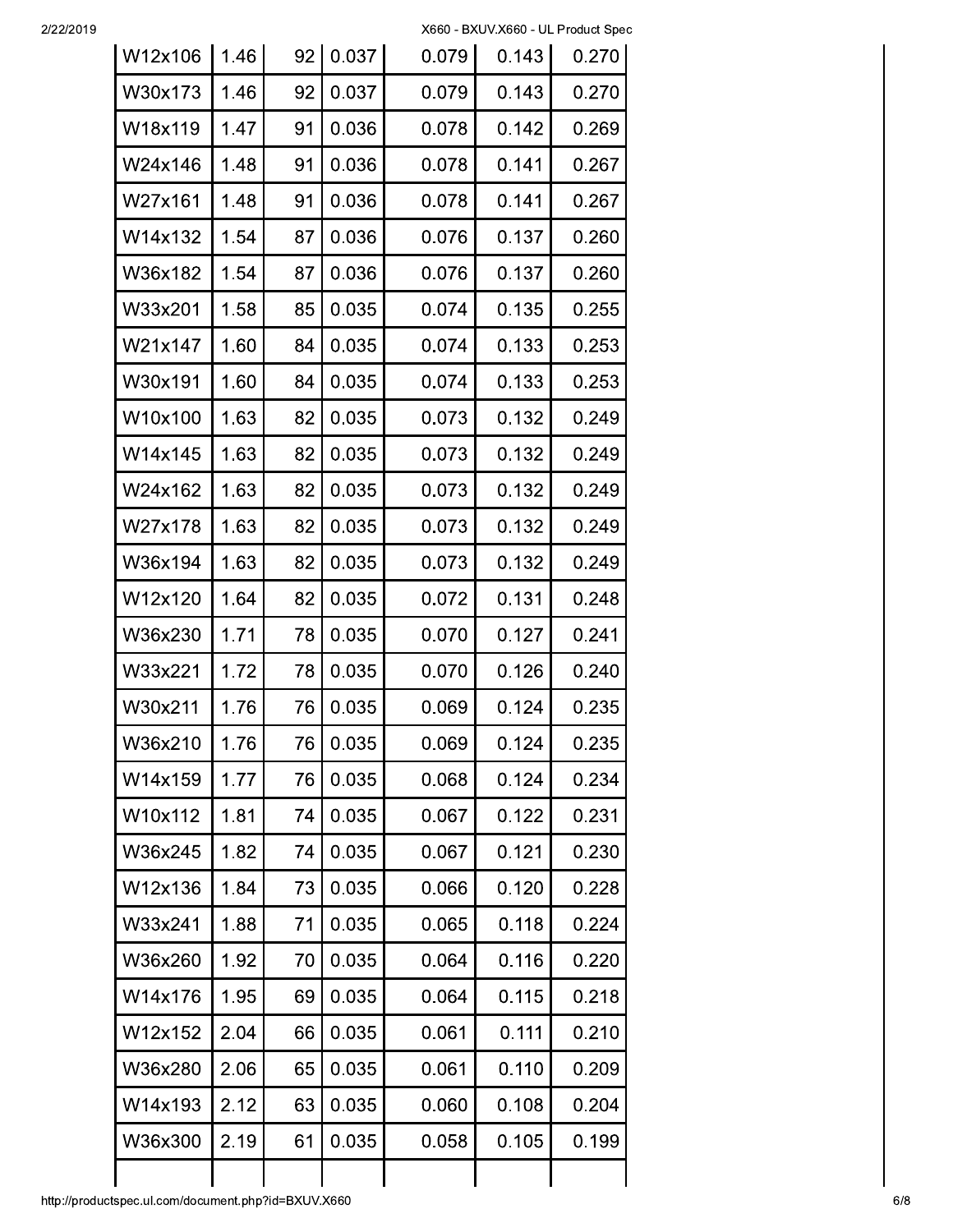| W12x170   2.26 |  | 59 0.035   |       | $0.057$ $0.103$ $0.194$ |       |
|----------------|--|------------|-------|-------------------------|-------|
| W14x211 2.30   |  | 58 0.035   | 0.057 | 0.102                   | 0.194 |
| W12x190 2.49   |  | 54 0.035   | 0.057 | 0.102                   | 0.194 |
| W14x233 2.52   |  | 53   0.035 | 0.057 | 0.102                   | 0.194 |

**CARBOLINE CO** — TYPE THERMO-SORB, THERMO-SORB VOC. Investigated for Interior Conditioned Space and Interior General Purpose.

4. Top Coat — (Not Shown) - No topcoat required for Interior Conditioned Space. Finishing topcoat for Interior General Purpose, Types Carboguard 893 SG or Santile 655 applied at 0.006 in. dry film thickness or Carbocrylic 3350 or Carbocoat 30R applied at 0.003 in. dry film thickness.

\* Indicates such products shall bear the UL or cUL Certification Mark for jurisdictions employing the UL or cUL Certification (such as Canada), respectively.

Last Updated on 2013-12-13

# Design/System/Construction/Assembly Usage Disclaimer

- Authorities Having Jurisdiction should be consulted in all cases as to the particular requirements covering the installation and use of UL Certified products, equipment, system, devices, and materials.
- Authorities Having Jurisdiction should be consulted before construction.
- Fire resistance assemblies and products are developed by the design submitter and have been investigated by UL for compliance with applicable requirements. The published information cannot always address every construction nuance encountered in the field.
- When field issues arise, it is recommended the first contact for assistance be the technical service staff provided by the product manufacturer noted for the design. Users of fire resistance assemblies are advised to consult the general Guide Information for each product category and each group of assemblies. The Guide Information includes specifics concerning alternate materials and alternate methods of construction.
- Only products which bear UL's Mark are considered Certified.

The appearance of a company's name or product in this database does not in itself assure that products so identified have been manufactured under UL's Follow-Up Service. Only those products bearing the UL Mark should be considered to be Certified and covered under UL's Follow-Up Service. Always look for the Mark on the product.

UL permits the reproduction of the material contained in the Online Certification Directory subject to the following conditions: 1. The Guide Information, Assemblies, Constructions, Designs, Systems, and/or Certifications (files) must be presented in their entirety and in a non-misleading manner, without any manipulation of the data (or drawings). 2. The statement "Reprinted from the Online Certifications Directory with permission from UL" must appear adjacent to the extracted material. In addition, the reprinted material must include a copyright notice in the following format: "© 2019 UL LLC".